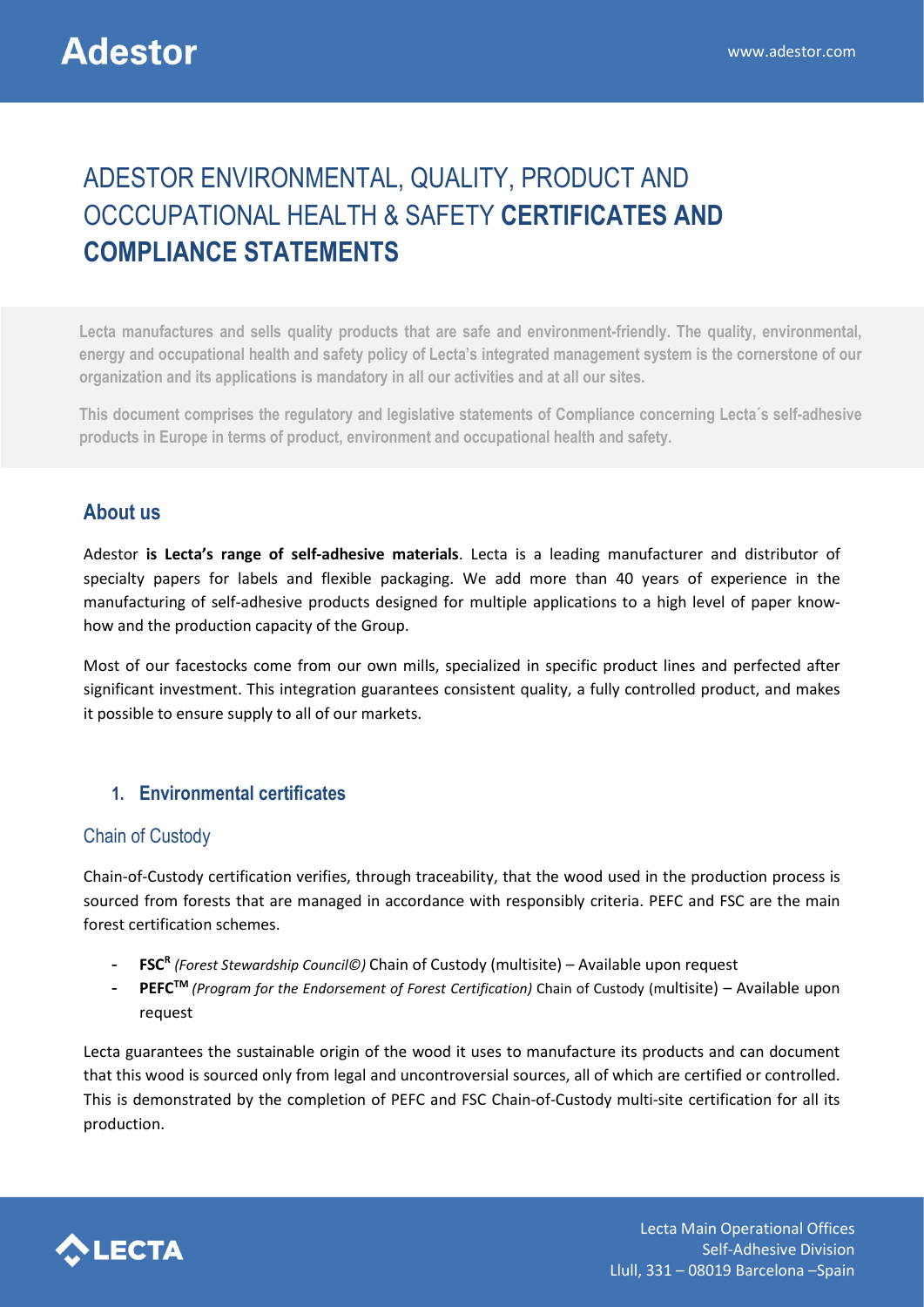# EU Timber Regulation

Lecta complies with the EU Timber Regulation.

Lecta buys wood, pulp and paper products mainly within the European Union but also a small quantity beyond its borders. In order to comply with the EU Timber Regulation, we have requested our suppliers to provide all the relevant information for the implementation of the "due diligence" system and to comply with the traceability obligation.

In terms of traceability, Lecta is able to identify and keeps records of its suppliers and customers for at least 5 years and shall provide this information to competent authorities if requested. Therefore, we can conclude that Lecta is complying with all the requirements set out by the EU Timber Regulation.

## Environmental Management

- **EMAS Certificate**
- ISO 14001 Certificate
- **ISO 50001 Energy Efficiency Certificate**

## 2. Quality certificates

- ISO 9001 Certificate

## 3. Occupational safety management certificates

- ISO 45001 Occupational health and safety in Almazán mill

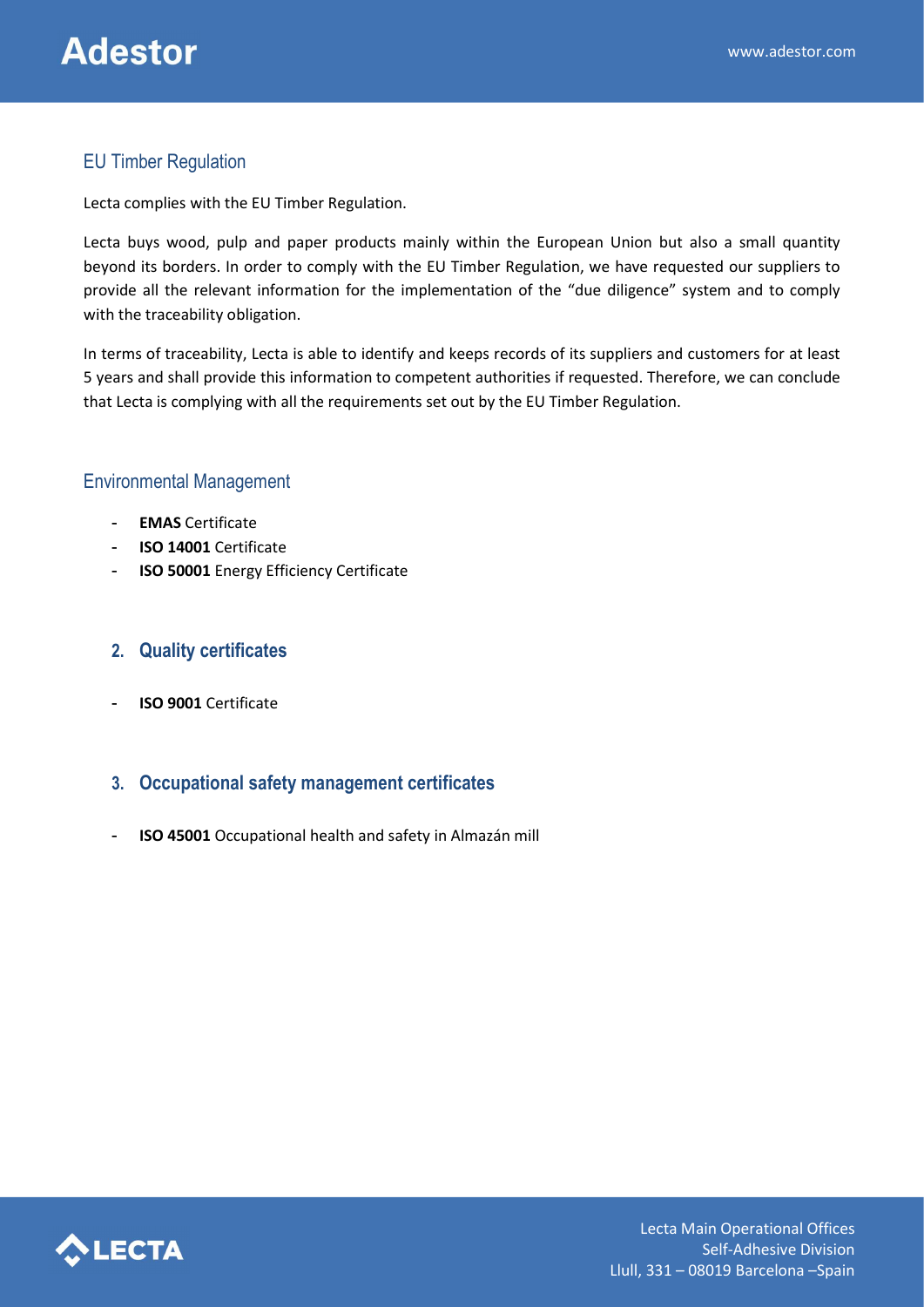

## 4. Product Approvals and Usage certificates

## A. Food

BfR<sup>1</sup> XIV Recommendation direct contact with dry, moist and fatty foodstuffs with a reduction factor of at least 2 and FDA² Regulation for direct contact with dry foodstuffs

- Adhesives BC361 Plus, CG349 and VR152

BfR<sup>1</sup> XIV Recommendation direct contact with dry, moist and fatty foodstuffs with a reduction factor of at least 5 and FDA² Regulation for direct contact with dry foodstuffs

- Adhesives A251 and SP123

BfR<sup>1</sup> XIV Recommendation direct contact with dry and moist, non-fatty foodstuffs

- Hot-melt Adhesives HM100 and HM300

#### BfR<sup>1</sup> XIV Recommendation contact with dry and moist, non-fatty foodstuff

Adhesives SA234 and Supertack

#### BfR<sup>1</sup> XIV Recommendation for facestock and Liners (paper)

- Facestock: Art, Cardboard, Gloss, Gloss GP, High Gloss, High Gloss WS, Laser, Matt, Metal, Offset, Thermal Eco, Thermal Top +
- Liners: Glassine, Kraft, Kraft Laser

#### Direct contact with foodstuff according to Directive 2002/72/EC and Regulation 1935/2004/EC

- Facestock: Acetate, PE

 $1$ Das Bundesinstitut für Risikobewertung – Federal Institurte for Risk Assessment ²Food and Drug Administration

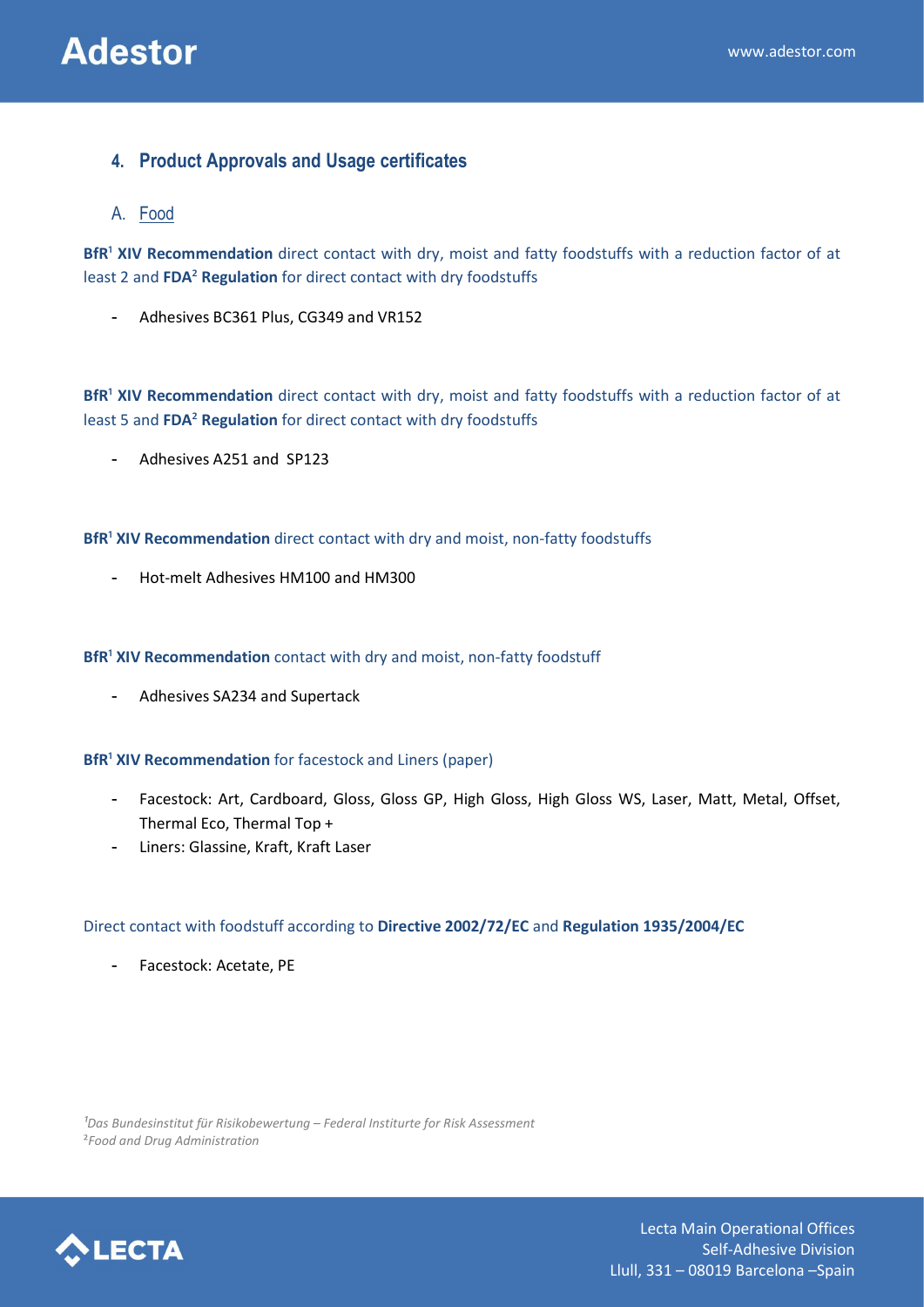

#### EN 1230 Sensorial analysis

The principle underlying this Regulation is that any material or article intended to come into contact directly or indirectly with food must be sufficiently inert to preclude substances from being transferred to food in quantities large enough to endanger human health or to bring about an unacceptable change in the composition of the food or a deterioration in its organoleptic properties.

Facestock: Art, Gloss, High Gloss, High Gloss WS, Metal, Thermal Eco

#### B. Restrictions on hazardous substances

#### Toy safety according EN 71-3

The European Standard EN 71-3, established by the European Committee for Standardization (CEN), specifies requirements and test methods for the measurement of some chemical elements from toys or components of toys. The following Adestor facestocks are below the maximum permitted migration levels.

- Facestock: Acetate, Art, Cardboard, Fluo, Gloss, High Gloss, High Gloss WS, PE, PP, PVC, Thermal Top+.
- Adhesives: A251, CG349, PC491, RA678, SP123, Supertack
- Liners: Glassine, Kraft, Kraft Laser

#### Toy safety according EN 71-9

The European Standard EN 71-9, established by the European Committee for Standardization (CEN), specifies requirements and test methods for the measurement of certain hazardous organic chemical compounds from toys or toys materials. The following Adestor facestocks are below the maximum permitted migration levels.

- Facestock: PP
- Adhesives: A251, PC491, SP123
- Liners: Kraft Laser

#### Toy safety according European Directive 2009/48/CE

The Toy Safety Directive 2009/48/EC has extended the list of chemicals elements of the European standard EN 71-3 from 8 to 18 elements. All migration limits have been updated taking into account developing scientific knowledge. In accordance with tests carried out in independent third-party laboratories, the following Adestor facestocks are below the maximum permitted migration levels as well as compliant with Toy Safety Directive 2009/48/EC.

Facestock: Laser, Matt, Metal, Offset

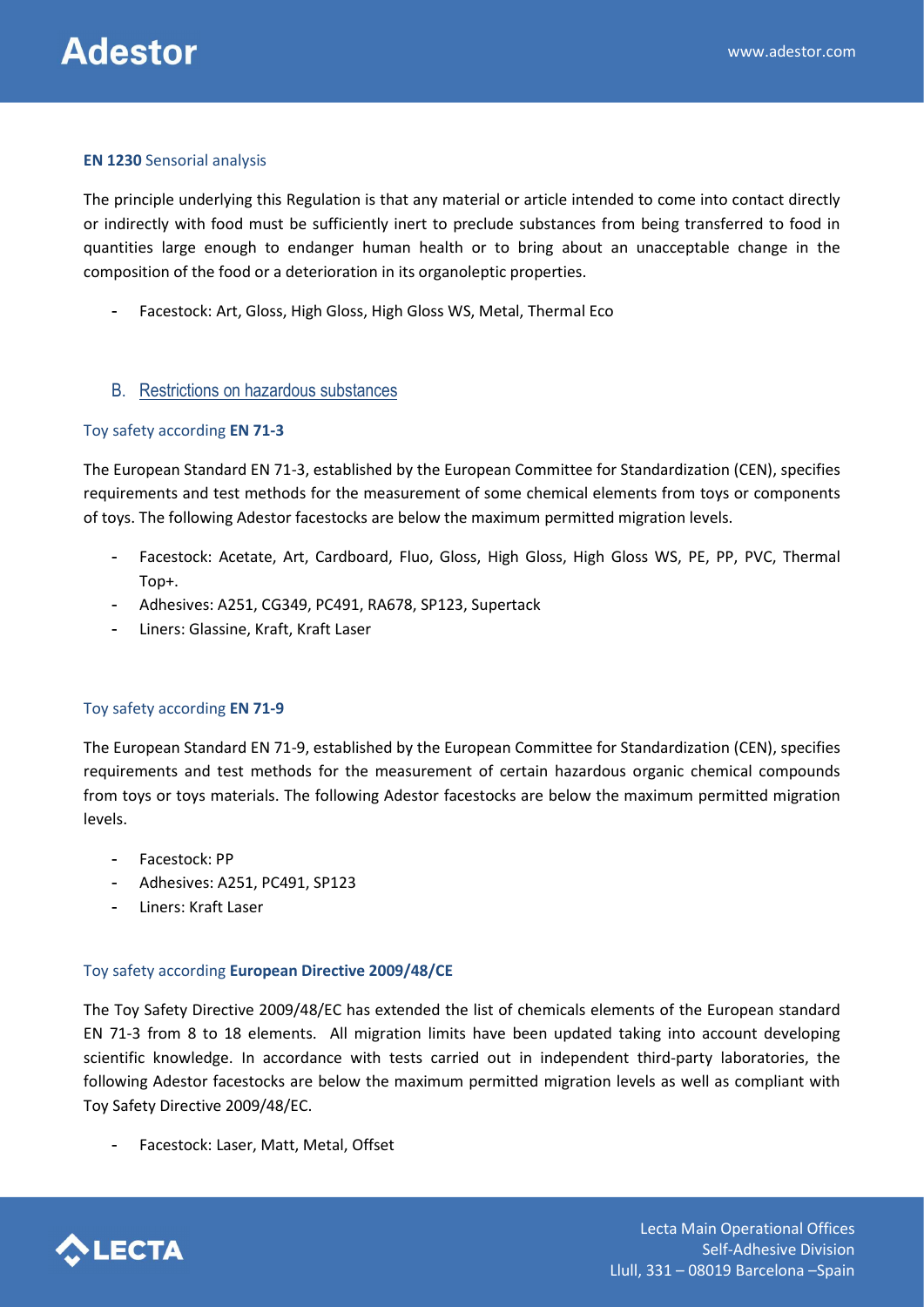

#### Electric and electronic equipment (RoHS) according Directive 2002/95EC

Directive 2002/95/EC, also known as the ROHS (Restriction of Hazardous Substances) Directive, sets limits on the use of certain heavy metals and other substances hazardous to the environment and health in the manufacturing of various types of electrical and electronic equipment, with the aim of facilitating their collection, treatment, recycling and elimination at the end of their life cycle.

The following Adestor products comply with European Directive 2002/95/EC

- Facestock: Art, Carbonless CF, Colours, Gloss, High Gloss, High Gloss WS, Laser, Matt, Metal, Offset, PE, PP, PVC, Thermal Eco, Thermal Top +
- Liners: Glassine, Kraft

#### Packaging and packaging waste according Directive 94/62/CE - Directive 2004/12/EC

The purpose of Directive 94/62/EC on packaging and packaging waste, and its subsequent modification contained in Directive 2004/12/EC, is to reduce packaging waste, promoting recovery and recycling to minimize its impact on the environment. Among others, basic measures are defined in relation to the composition and nature of packaging, limiting the presence of heavy metals and other substances that may be harmful to the environment.

The following Adestor products comply with Directives 94/62/EC and 2004/12/EC on packaging and packaging waste

- Facestock: Art, Carbonless CF, Colours, Foil, Gloss, Gloss GP, High Gloss, High Gloss WS, Laser, Matt, Metal, Offset, PP, PVC, Thermal Eco, Thermal Top +
- Adhesives: A251, CG349, RA678, SP123, Supertack
- Liners: Glassine, Kraft, Kraft Laser

## REACH: Chemical Substances

Lecta complies with the requirements set out in REACH Regulation

Lecta has requested all its chemical suppliers provide confirmation that they do not use SVHC substances above this quantity in the products supplied. The list is continuously being updated, and growing in some cases, so Lecta will continue to strictly fulfilling the REACH Regulation.

Lecta affirms that of the substances listed on the SVHC (Substances of Very High Concern) list the only substance being used in a concentration above 0.1% is 4.4'-isopropylideniphenol (Bisphenol-A) CAS Number: 80- 05-7; CE Number: 201-245-8 for the manufacture of some thermal papers and thermal facestock for selfadhesive materials. This substance has been included in the SVHC list as of January 12, 2017.